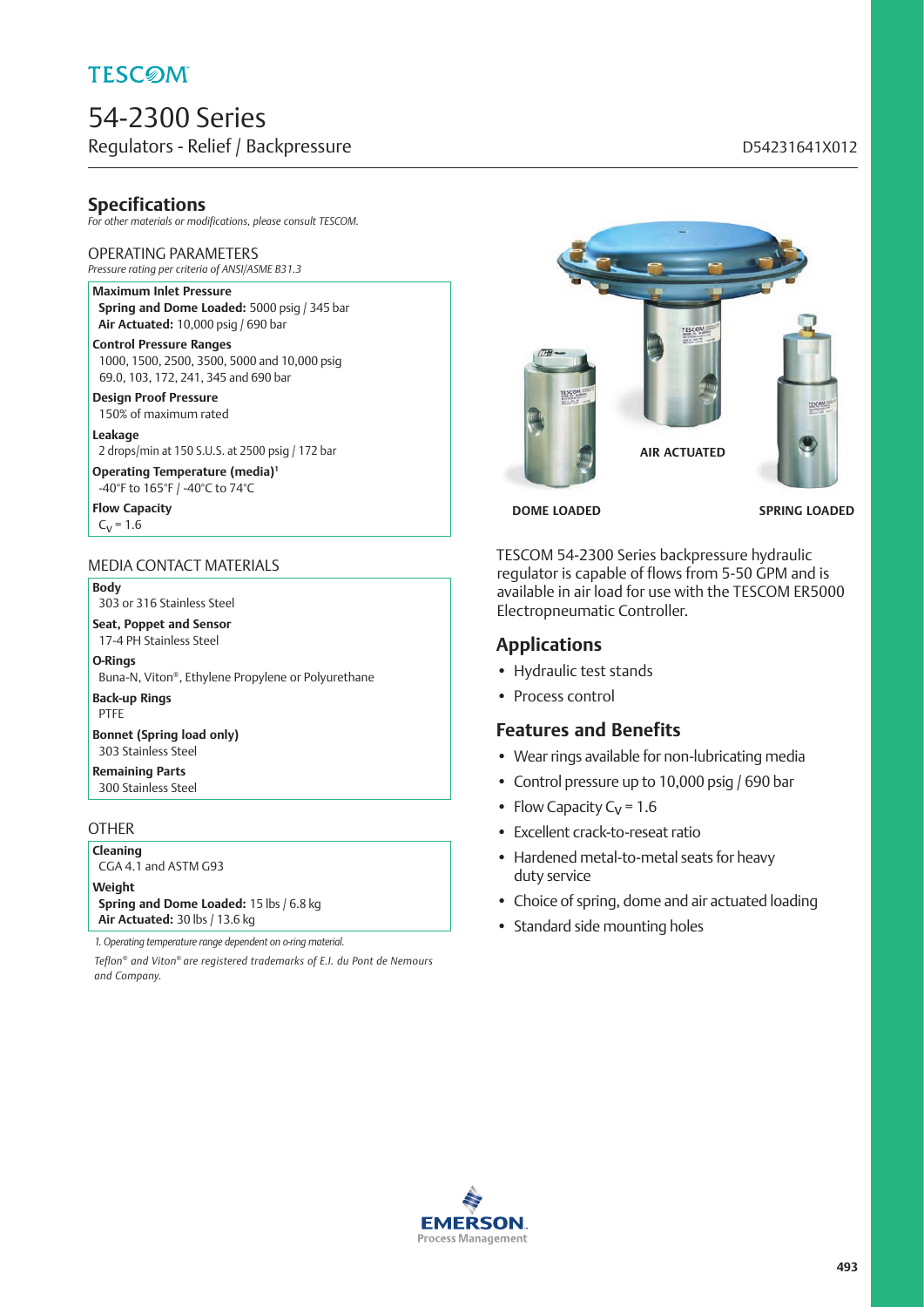## **54-2300 Series Regulator Drawing**



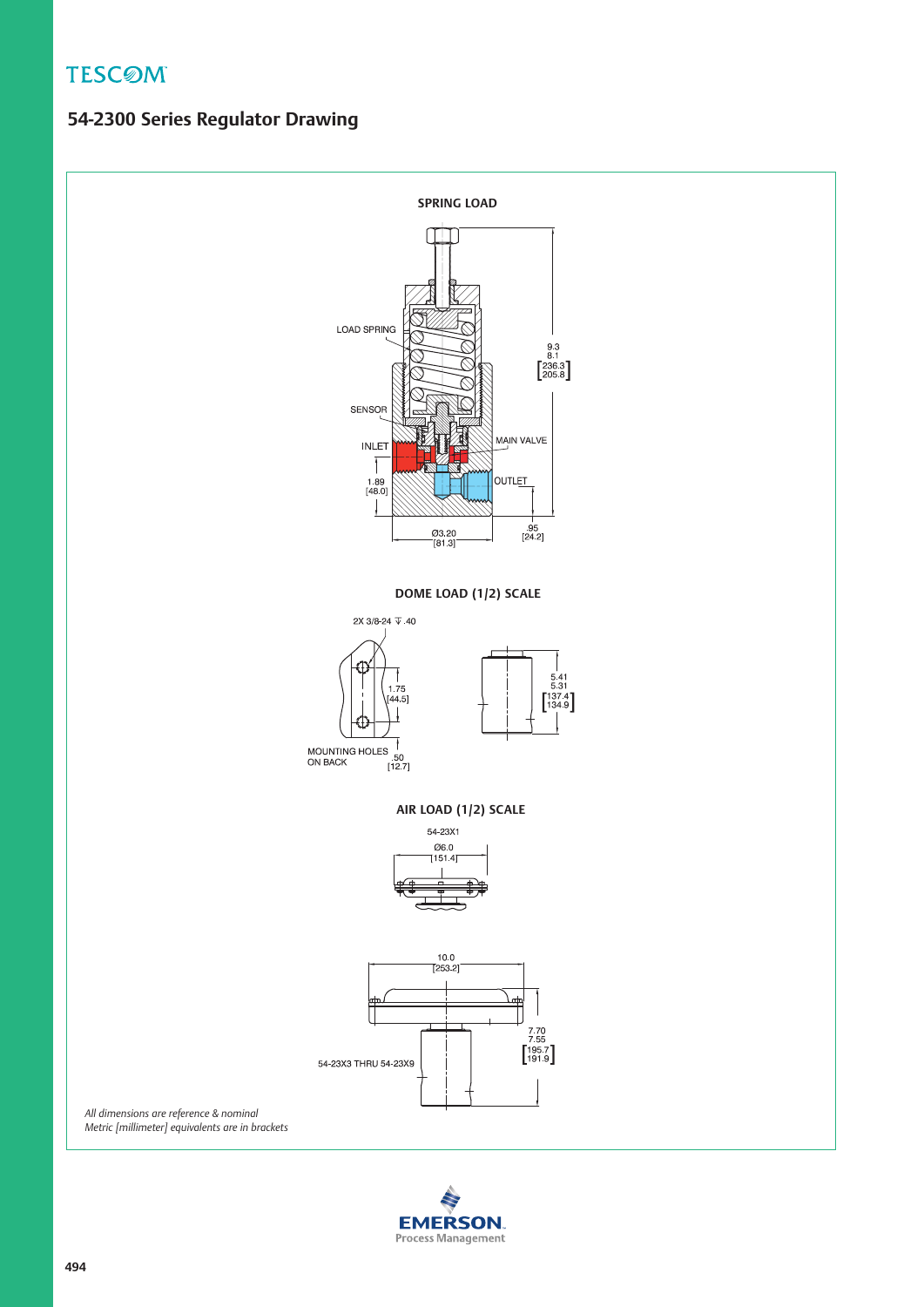## **54-2300 Series Regulator Flow Chart**

*For more information on how to read flow curves, please refer to the Flow Curves and Calculations document (debul2007x012) in the TESCOM catalog or on www.tescom.com.*